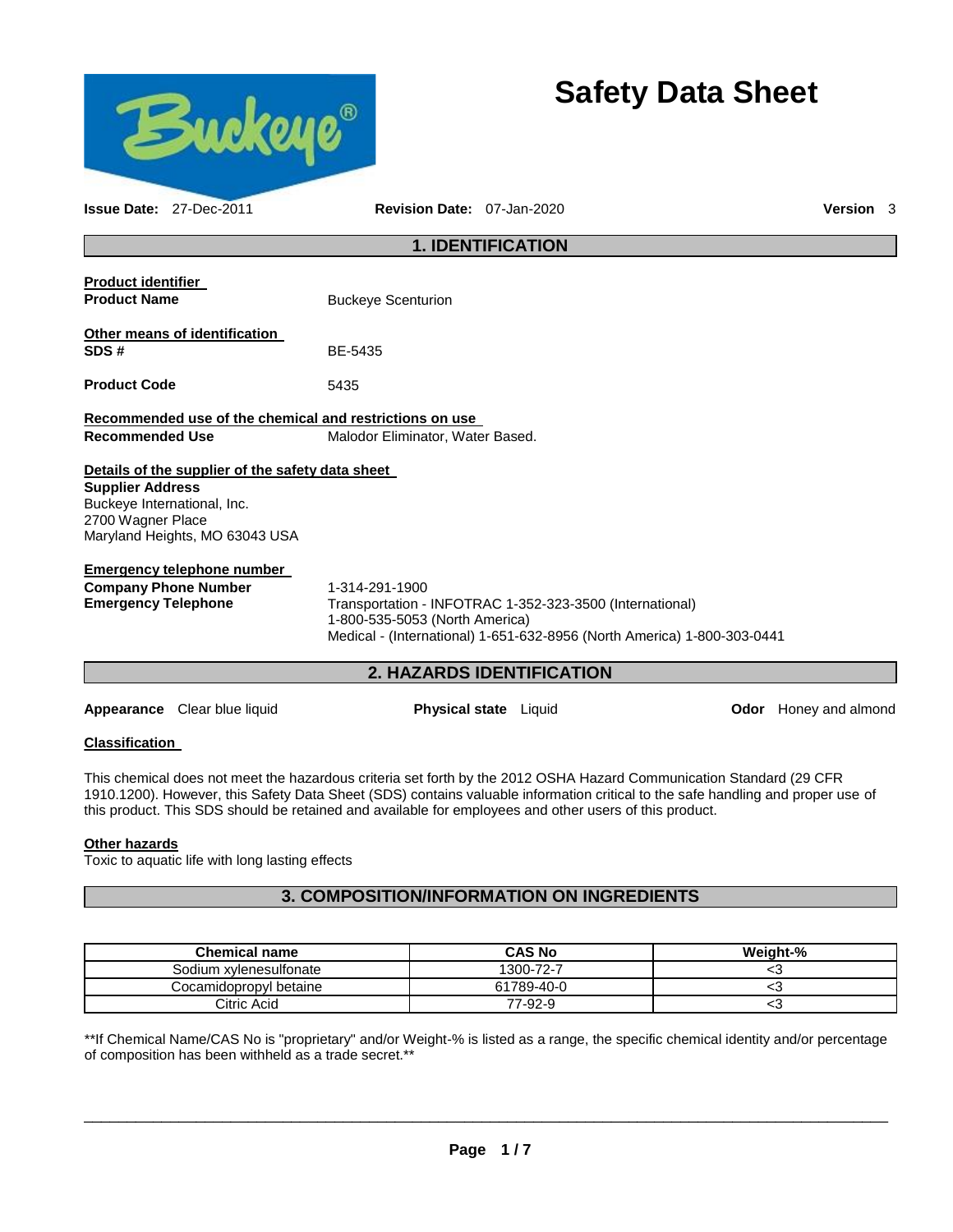### \_\_\_\_\_\_\_\_\_\_\_\_\_\_\_\_\_\_\_\_\_\_\_\_\_\_\_\_\_\_\_\_\_\_\_\_\_\_\_\_\_\_\_\_\_\_\_\_\_\_\_\_\_\_\_\_\_\_\_\_\_\_\_\_\_\_\_\_\_\_\_\_\_\_\_\_\_\_\_\_\_\_\_\_\_\_\_\_\_\_\_\_\_ **4. FIRST AID MEASURES**

#### **Description of first aid measures**

| <b>Eye Contact</b>                                          | Rinse immediately with plenty of water, also under the eyelids, for at least 15 minutes. Call<br>a physician if irritation persists.                                       |
|-------------------------------------------------------------|----------------------------------------------------------------------------------------------------------------------------------------------------------------------------|
| <b>Skin Contact</b>                                         | Wash with soap and water. If skin irritation persists, call a physician.                                                                                                   |
| <b>Inhalation</b>                                           | Remove to fresh air.                                                                                                                                                       |
| Ingestion                                                   | Drink 2-3 large glasses of water. Do NOT induce vomiting. Call a physician. Never give<br>anything by mouth to an unconscious person.                                      |
| Most important symptoms and effects, both acute and delayed |                                                                                                                                                                            |
| <b>Symptoms</b>                                             | Exposed individuals may experience eye tearing, redness and discomfort. Intentional<br>misuse by deliberately concentrating and inhaling contents may be harmful or fatal. |
|                                                             | Indication of any immediate medical attention and special treatment needed                                                                                                 |
| <b>Notes to Physician</b>                                   | Treat symptomatically.                                                                                                                                                     |

# **5. FIRE-FIGHTING MEASURES**

#### **Suitable Extinguishing Media**

Use extinguishing measures that are appropriate to local circumstances and the surrounding environment.

**Unsuitable Extinguishing Media** Not determined.

# **Specific Hazards Arising from the Chemical**

Combustion products may be toxic.

**Hazardous combustion products** Carbon oxides. Oxides of sulfur. Nitrogen oxides (NOx).

# **Protective equipment and precautions for firefighters**

As in any fire, wear self-contained breathing apparatus pressure-demand, MSHA/NIOSH (approved or equivalent) and full protective gear.

# **6. ACCIDENTAL RELEASE MEASURES**

#### **Personal precautions, protective equipment and emergency procedures**

| <b>Personal Precautions</b>                          | Use personal protection recommended in Section 8.                                                                                                                   |  |
|------------------------------------------------------|---------------------------------------------------------------------------------------------------------------------------------------------------------------------|--|
| <b>Environmental precautions</b>                     |                                                                                                                                                                     |  |
| <b>Environmental precautions</b>                     | Prevent from entering into soil, ditches, sewers, waterways and/or groundwater. See<br>Section 12, Ecological Information. See Section 13: DISPOSAL CONSIDERATIONS. |  |
| Methods and material for containment and cleaning up |                                                                                                                                                                     |  |
| <b>Methods for Containment</b>                       | Prevent further leakage or spillage if safe to do so.                                                                                                               |  |
| <b>Methods for Clean-Up</b>                          | Pick up with mop, wet/dry vac, or absorbent material. Rinse area with clear water and allow<br>floor to dry before allowing traffic.                                |  |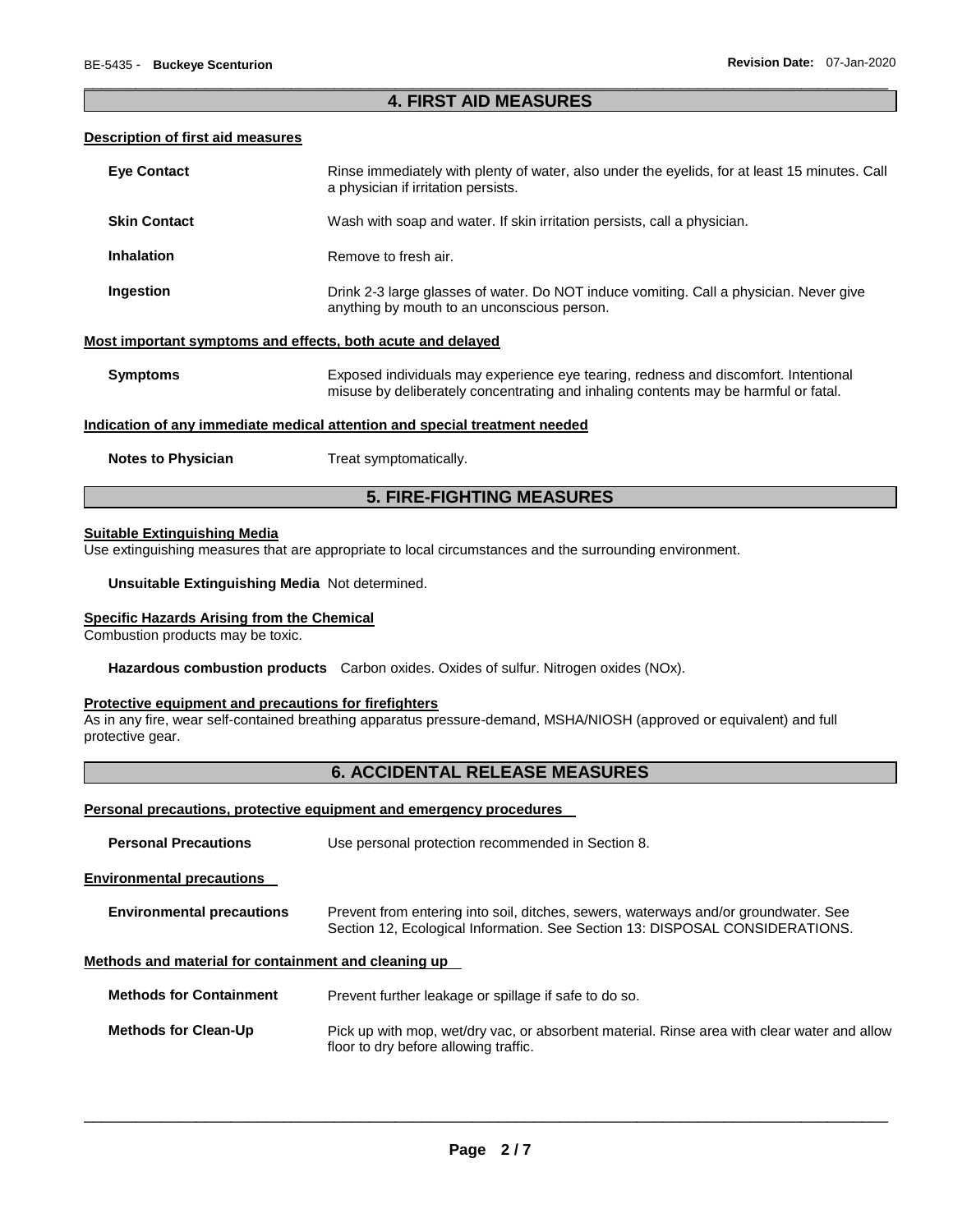### \_\_\_\_\_\_\_\_\_\_\_\_\_\_\_\_\_\_\_\_\_\_\_\_\_\_\_\_\_\_\_\_\_\_\_\_\_\_\_\_\_\_\_\_\_\_\_\_\_\_\_\_\_\_\_\_\_\_\_\_\_\_\_\_\_\_\_\_\_\_\_\_\_\_\_\_\_\_\_\_\_\_\_\_\_\_\_\_\_\_\_\_\_ **7. HANDLING AND STORAGE**

# **Precautions for safe handling**

| <b>Advice on Safe Handling</b>                               | Handle in accordance with good industrial hygiene and safety practice. Use personal<br>protection recommended in Section 8. Avoid contact with skin, eyes or clothing. |  |
|--------------------------------------------------------------|------------------------------------------------------------------------------------------------------------------------------------------------------------------------|--|
| Conditions for safe storage, including any incompatibilities |                                                                                                                                                                        |  |
| <b>Storage Conditions</b>                                    | Keep containers tightly closed in a dry, cool and well-ventilated place. Keep container<br>closed when not in use. Store at room temperature.                          |  |
| <b>Incompatible Materials</b>                                | Acids. Strong alkalis. Heavy metal salts.                                                                                                                              |  |

# **8. EXPOSURE CONTROLS/PERSONAL PROTECTION**

### **Exposure Guidelines**

| <b>Chemical name</b> | <b>ACGIH TLV</b> | <b>OSHA PEL</b>                  | <b>NIOSH IDLH</b> |
|----------------------|------------------|----------------------------------|-------------------|
| Citric Acid          |                  | / m3 (Total)<br>15 <sub>ma</sub> |                   |
| 77 02 0<br>7 Y 2 Y   |                  |                                  |                   |

#### **Appropriate engineering controls**

| <b>Engineering Controls</b> | Ensure adequate ventilation, especially in confined areas. Eyewash stations. Showers. |
|-----------------------------|---------------------------------------------------------------------------------------|
|-----------------------------|---------------------------------------------------------------------------------------|

#### **Individual protection measures, such as personal protective equipment**

| <b>Eye/Face Protection</b>      | Risk of contact: Wear approved safety goggles.                                                                                                 |
|---------------------------------|------------------------------------------------------------------------------------------------------------------------------------------------|
| <b>Skin and Body Protection</b> | Refer to 29 CFR 1910.138 for appropriate skin and body protection.                                                                             |
| <b>Respiratory Protection</b>   | Refer to 29 CFR 1910.134 for respiratory protection requirements.                                                                              |
|                                 | General Hygiene Considerations Handle in accordance with good industrial hygiene and safety practice. Wash hands<br>thoroughly after handling. |

# **9. PHYSICAL AND CHEMICAL PROPERTIES**

# **Information on basic physical and chemical properties**

| <b>Physical state</b><br>Appearance<br>Color | Liquid<br>Clear blue liquid<br>Clear blue             | Odor<br><b>Odor Threshold</b> | Honey and almond<br>Not determined |
|----------------------------------------------|-------------------------------------------------------|-------------------------------|------------------------------------|
| <b>Property</b>                              | <b>Values</b>                                         | • Method<br><b>Remarks</b>    |                                    |
| рH                                           | $5.0 \pm 0.2$ (conc)<br>$5.5 \pm 0.2$ (1:16 dilution) |                               |                                    |
| Melting point / freezing point               | Not determined                                        |                               |                                    |
| Boiling point / boiling range                | 100 °C / 212 °F                                       |                               |                                    |
| <b>Flash point</b>                           | None                                                  |                               |                                    |
| <b>Evaporation Rate</b>                      | 1.0                                                   | $(n-BuAc=1)$                  |                                    |
| Flammability (Solid, Gas)                    | Liquid-Not applicable                                 |                               |                                    |
| <b>Flammability Limit in Air</b>             |                                                       |                               |                                    |
| Upper flammability or explosive<br>limits    | Not applicable                                        |                               |                                    |
| Lower flammability or explosive<br>limits    | Not applicable                                        |                               |                                    |
| <b>Vapor Pressure</b>                        | Not determined                                        |                               |                                    |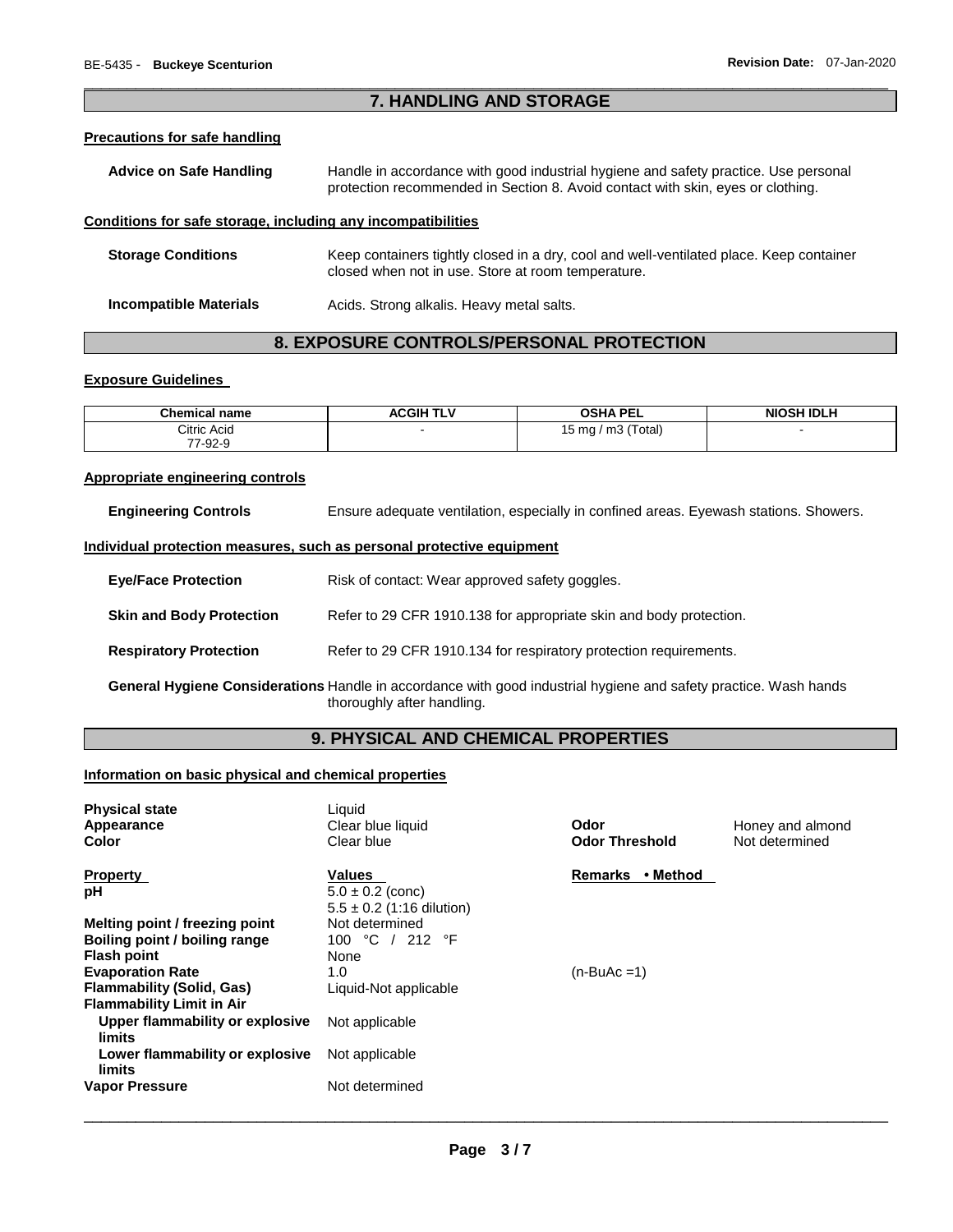| Not determined        |
|-----------------------|
| 1.02                  |
| <b>Mostly Soluble</b> |
| Not determined        |
| Not determined        |
| Not determined        |
| Not determined        |
| Not determined        |
| Not determined        |
| Not determined        |
| Not determined        |
|                       |

# **10. STABILITY AND REACTIVITY**

\_\_\_\_\_\_\_\_\_\_\_\_\_\_\_\_\_\_\_\_\_\_\_\_\_\_\_\_\_\_\_\_\_\_\_\_\_\_\_\_\_\_\_\_\_\_\_\_\_\_\_\_\_\_\_\_\_\_\_\_\_\_\_\_\_\_\_\_\_\_\_\_\_\_\_\_\_\_\_\_\_\_\_\_\_\_\_\_\_\_\_\_\_

#### **Reactivity**

Not reactive under normal conditions.

#### **Chemical stability**

Stable under recommended storage conditions.

#### **Possibility of hazardous reactions**

None under normal processing.

**Hazardous Polymerization** Hazardous polymerization does not occur.

# **Conditions to Avoid**

Keep separated from incompatible substances. Keep out of reach of children.

#### **Incompatible materials**

Acids. Strong alkalis. Heavy metal salts.

#### **Hazardous decomposition products**

Carbon oxides. Nitrogen oxides (NOx). Sulfur oxides.

# **11. TOXICOLOGICAL INFORMATION**

#### **Information on likely routes of exposure**

| <b>Product Information</b> |                                  |
|----------------------------|----------------------------------|
| <b>Eve Contact</b>         | Avoid contact with eyes.         |
| <b>Skin Contact</b>        | Avoid contact with skin.         |
| <b>Inhalation</b>          | Avoid breathing vapors or mists. |
| Ingestion                  | Do not ingest.                   |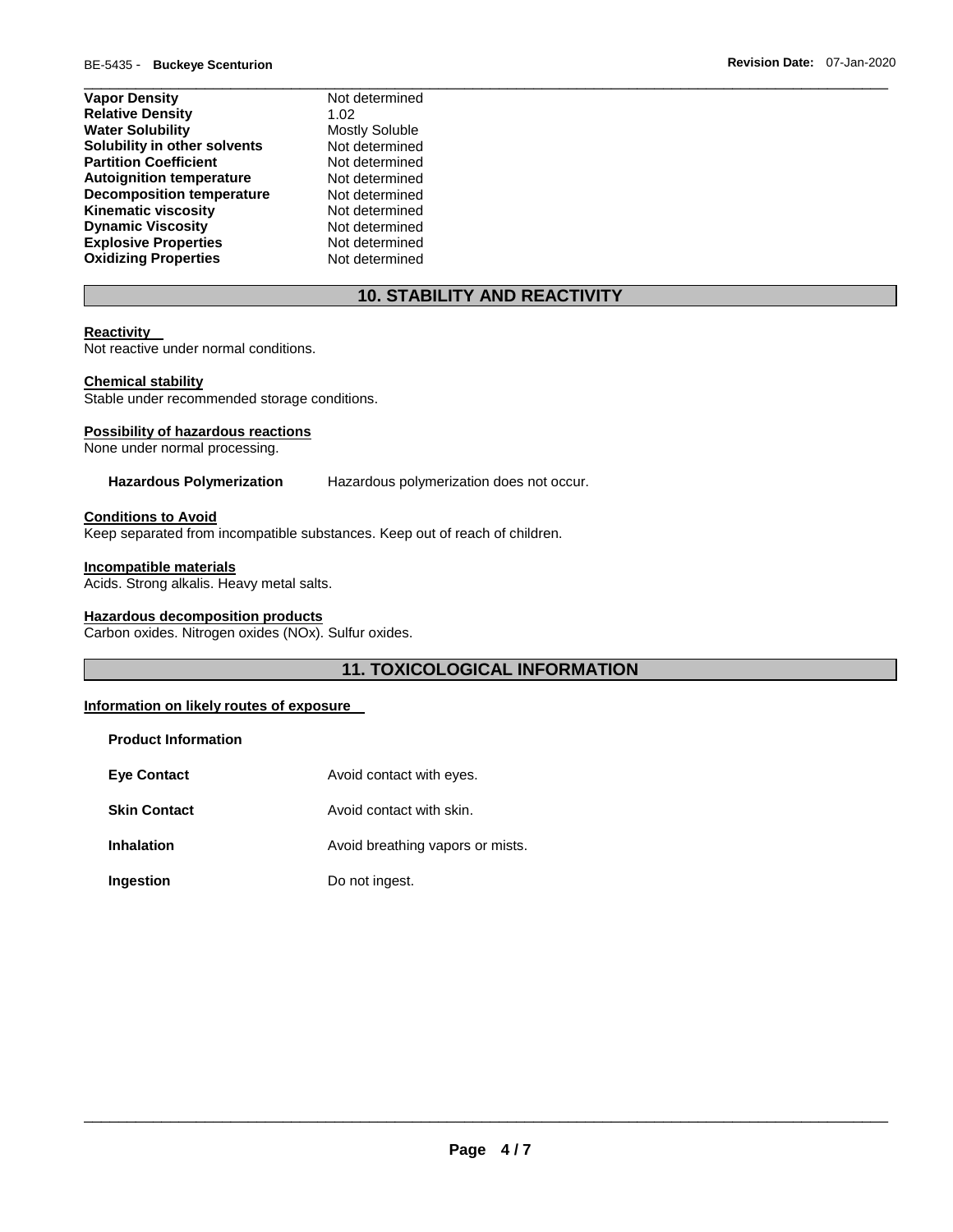#### **Component Information**

| <b>Chemical name</b>                      | Oral LD50                                     | Dermal LD50                | <b>Inhalation LC50</b> |
|-------------------------------------------|-----------------------------------------------|----------------------------|------------------------|
| Sodium xylenesulfonate<br>1300-72-7       | Rat)<br>= 1000 mg/kg                          | $\overline{\phantom{0}}$   | -                      |
| Propylene Glycol<br>$57 - 55 - 6$         | $= 20$ g/kg (Rat)                             | Rabbit)<br>$= 20800$ mg/kg |                        |
| Cocamidopropyl betaine<br>61789-40-0      | > 10000 mg/kg<br>(Rat)                        | > 2000 mg/kg<br>(Rabbit)   | -                      |
| Alcohols, C9-11 ethoxylated<br>68439-46-3 | $(Rat) = 1378$ mg/kg<br>= 1400 mg/kg<br>Rat   | (Rabbit)<br>> 2 g/kg       | $\blacksquare$         |
| Citric Acid<br>77-92-9                    | $($ Rat $)$ = 3 g/kg<br>= 3000 mg/kg<br>Rat \ | (Rat)<br>> 2000 mg/kg      |                        |

\_\_\_\_\_\_\_\_\_\_\_\_\_\_\_\_\_\_\_\_\_\_\_\_\_\_\_\_\_\_\_\_\_\_\_\_\_\_\_\_\_\_\_\_\_\_\_\_\_\_\_\_\_\_\_\_\_\_\_\_\_\_\_\_\_\_\_\_\_\_\_\_\_\_\_\_\_\_\_\_\_\_\_\_\_\_\_\_\_\_\_\_\_

#### **Symptoms related to the physical, chemical and toxicological characteristics**

| <b>Symptoms</b>                       | Please see section 4 of this SDS for symptoms.                                                                                               |
|---------------------------------------|----------------------------------------------------------------------------------------------------------------------------------------------|
|                                       | Delayed and immediate effects as well as chronic effects from short and long-term exposure                                                   |
| Carcinogenicity                       | Based on the information provided, this product does not contain any carcinogens or<br>potential carcinogens as listed by OSHA, IARC or NTP. |
| <b>Numerical measures of toxicity</b> |                                                                                                                                              |

# **The following values are calculated based on chapter 3.1 of the GHS document** .

| Oral LD50          | 22,376.00 mg/kg |
|--------------------|-----------------|
| <b>Dermal LD50</b> | 60,652.00 mg/kg |

# **12. ECOLOGICAL INFORMATION**

#### **Ecotoxicity**

Toxic to aquatic life with long lasting effects.

# **Component Information**

| <b>Chemical name</b>                 | Algae/aguatic plants                                     | Fish                                                                                                                                                                                                 | Crustacea                                                                           |
|--------------------------------------|----------------------------------------------------------|------------------------------------------------------------------------------------------------------------------------------------------------------------------------------------------------------|-------------------------------------------------------------------------------------|
| Propylene Glycol<br>$57 - 55 - 6$    | 19000: 96 h Pseudokirchneriella<br>subcapitata mg/L EC50 | 51400: 96 h Pimephales promelas<br>mg/L LC50 static 710: 96 h<br>Pimephales promelas mg/L LC50 41<br>- 47: 96 h Oncorhynchus mykiss<br>mL/L LC50 static 51600: 96 h<br>Oncorhynchus mykiss mg/L LC50 | 1000: 48 h Daphnia magna mg/L<br>EC50 Static 10000: 24 h Daphnia<br>magna mg/L EC50 |
| Cocamidopropyl betaine<br>61789-40-0 | 1.0 - 10.0: 72 h Desmodesmus<br>subspicatus mg/L EC50    | static<br>2: 96 h Brachydanio rerio mg/L<br>LC50 semi-static 1.0 - 10.0: 96 h<br>Brachydanio rerio mg/L LC50                                                                                         | 6.5: 48 h Daphnia magna mg/L<br>EC <sub>50</sub>                                    |
| Citric Acid<br>77-92-9               |                                                          | 1516: 96 h Lepomis macrochirus<br>mg/L LC50                                                                                                                                                          | 120: 72 h Daphnia magna mg/L<br>EC50                                                |

# **Persistence/Degradability**

Not determined.

### **Bioaccumulation**

There is no data for this product.

# **Mobility**

| $^{\circ}$ hem.<br>name | $- - -$                                    |
|-------------------------|--------------------------------------------|
| <b>Citric Acid</b><br>. | $\overline{\phantom{a}}$<br>. . <i>.</i> 4 |
| $\sim$<br>ി∹ാ∠-`        |                                            |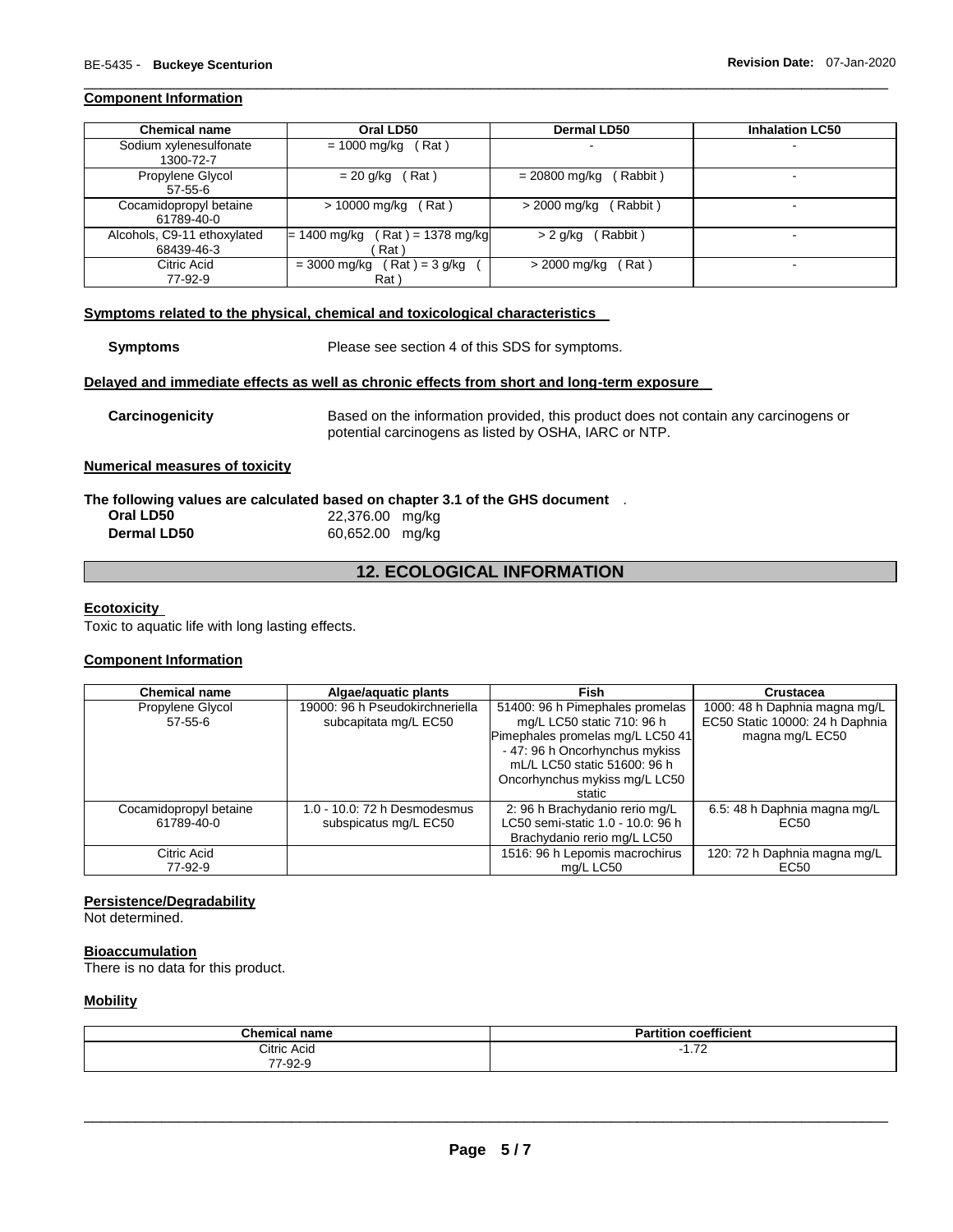#### **Other Adverse Effects**

Not determined

# **13. DISPOSAL CONSIDERATIONS**

\_\_\_\_\_\_\_\_\_\_\_\_\_\_\_\_\_\_\_\_\_\_\_\_\_\_\_\_\_\_\_\_\_\_\_\_\_\_\_\_\_\_\_\_\_\_\_\_\_\_\_\_\_\_\_\_\_\_\_\_\_\_\_\_\_\_\_\_\_\_\_\_\_\_\_\_\_\_\_\_\_\_\_\_\_\_\_\_\_\_\_\_\_

#### **Waste Treatment Methods**

| Disposal of Wastes     | Disposal should be in accordance with applicable regional, national and local laws and<br>regulations. |
|------------------------|--------------------------------------------------------------------------------------------------------|
| Contaminated Packaging | Disposal should be in accordance with applicable regional, national and local laws and<br>regulations. |

#### **14. TRANSPORT INFORMATION**

| <b>Note</b> | Please see current shipping paper for most up to date shipping information, including<br>exemptions and special circumstances. |
|-------------|--------------------------------------------------------------------------------------------------------------------------------|
| <u>DOT</u>  | Not regulated                                                                                                                  |
| <b>IATA</b> | Not regulated                                                                                                                  |
| <b>IMDG</b> | Not regulated                                                                                                                  |

# **15. REGULATORY INFORMATION**

#### **International Inventories**

| <b>Chemical name</b>        | TSCA TSCA Inventory DSL/NDSL EINECS/ELI |            | <b>ENCS</b> | <b>IECSC</b> | <b>KECL</b> | <b>PICCS</b> | <b>AICS</b> |
|-----------------------------|-----------------------------------------|------------|-------------|--------------|-------------|--------------|-------------|
|                             | <b>Status</b>                           | <b>NCS</b> |             |              |             |              |             |
| Sodium xvlenesulfonate      | <b>ACTIVE</b>                           |            |             |              |             |              |             |
| Propylene Glycol            | <b>ACTIVE</b>                           |            |             |              |             |              |             |
| Cocamidopropyl betaine      | <b>ACTIVE</b>                           |            |             |              |             |              |             |
| Alcohols, C9-11 ethoxylated | <b>ACTIVE</b>                           |            |             |              |             |              |             |
| Citric Acid                 | <b>ACTIVE</b>                           |            |             |              |             |              |             |

#### **Legend:**

*TSCA - United States Toxic Substances Control Act Section 8(b) Inventory* 

*DSL/NDSL - Canadian Domestic Substances List/Non-Domestic Substances List* 

*EINECS/ELINCS - European Inventory of Existing Chemical Substances/European List of Notified Chemical Substances* 

- *ENCS - Japan Existing and New Chemical Substances*
- *IECSC - China Inventory of Existing Chemical Substances*
- *KECL - Korean Existing and Evaluated Chemical Substances*
- *PICCS - Philippines Inventory of Chemicals and Chemical Substances*
- *AICS - Australian Inventory of Chemical Substances*

#### **US Federal Regulations**

#### **CERCLA**

This material, as supplied, does not contain any substances regulated as hazardous substances under the Comprehensive Environmental Response Compensation and Liability Act (CERCLA) (40 CFR 302) or the Superfund Amendments and Reauthorization Act (SARA) (40 CFR 355).

#### **SARA 313**

Section 313 of Title III of the Superfund Amendments and Reauthorization Act of 1986 (SARA). This product does not contain any chemicals which are subject to the reporting requirements of the Act and Title 40 of the Code of Federal Regulations, Part 372